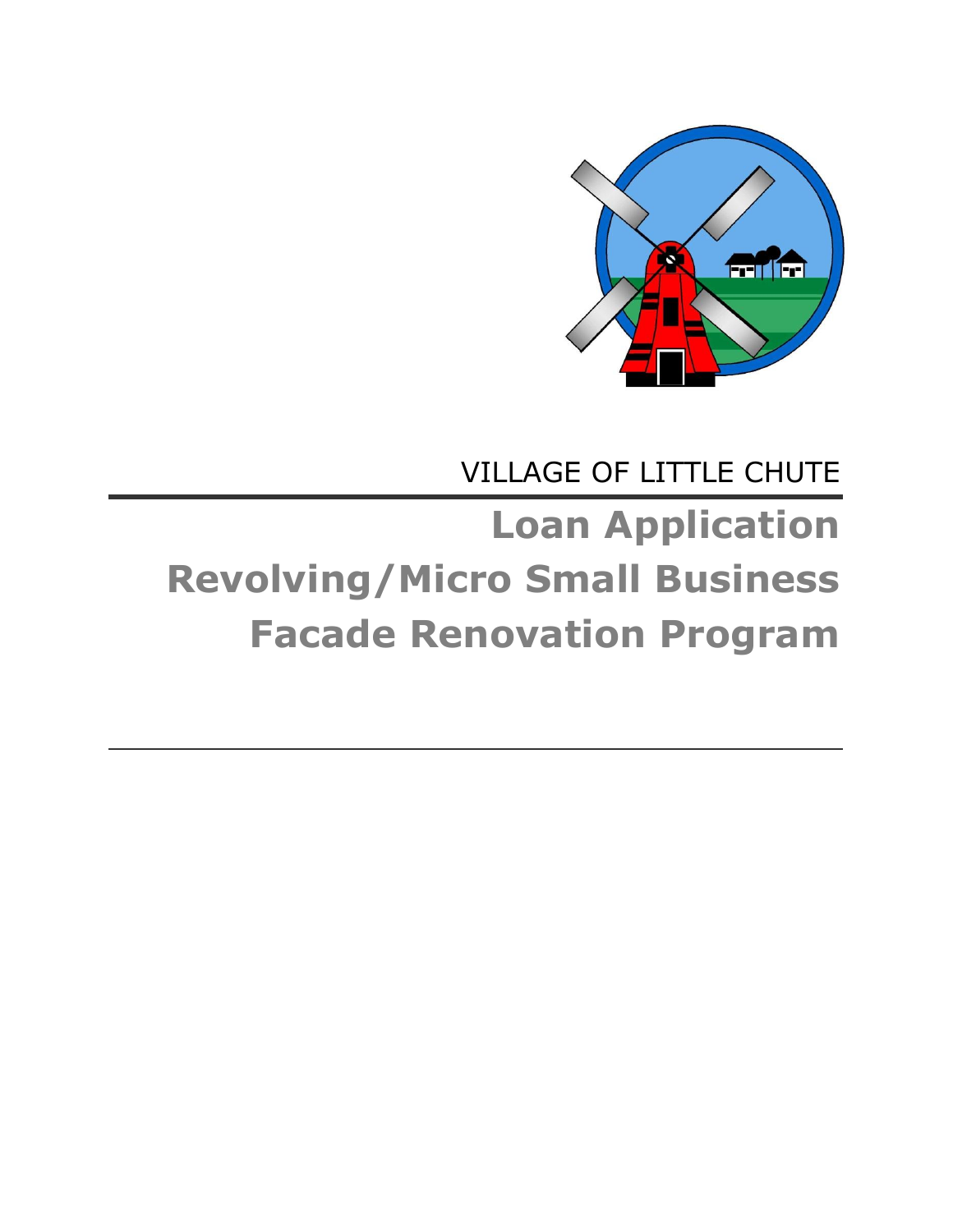

**Village of Little Chute** 

# **Economic Development Loan Program**

The Village of Little Chute Economic Development Loan Program was created by the Little Chute Village Board to assist businesses in the Village with financing assistance and renovation projects.

# **Overview (Check the box for specific loan being applied for)**

- $\Box$ **Small Business Micro Loan** ~ Village's Micro Loans to small business will typically be smaller loans with the maximum loan to any one business capped at \$30,000 from the Micro Loan Fund and the loans only being available to small businesses in the Village with 10 or few employees.
- **Revolving Loan** ~ The Village can make additional loans to businesses wishing to  $\Box$ expand or locate in the Village. These loans typically are smaller loans (\$5,000 - \$50,000).
- **Business Improvement/Façade Renovation Financial Assistance** ~ Program to  $\Box$ assist in the exterior renovations of these otherwise sound and vital properties within the Village.

## **Application**

#### **Complete the following information**

| <b>Business Applicant Name</b>                    | <b>Street Address</b>                | <b>Mailing Address (If Different)</b> |  |
|---------------------------------------------------|--------------------------------------|---------------------------------------|--|
|                                                   |                                      |                                       |  |
| <b>Type of Business</b>                           | <b>Business Development Director</b> | <b>Contact Name &amp; Number</b>      |  |
|                                                   |                                      |                                       |  |
| <b>Tax ID Number</b>                              | <b>Number of Employees</b>           | Number of Employees, If Approved      |  |
|                                                   |                                      |                                       |  |
| <b>Applicant's Financial</b><br><b>Consultant</b> | <b>Address of Firm</b>               | <b>Contact Name &amp; Number</b>      |  |
|                                                   |                                      |                                       |  |

2/27/2015 Business Loan Application Page 2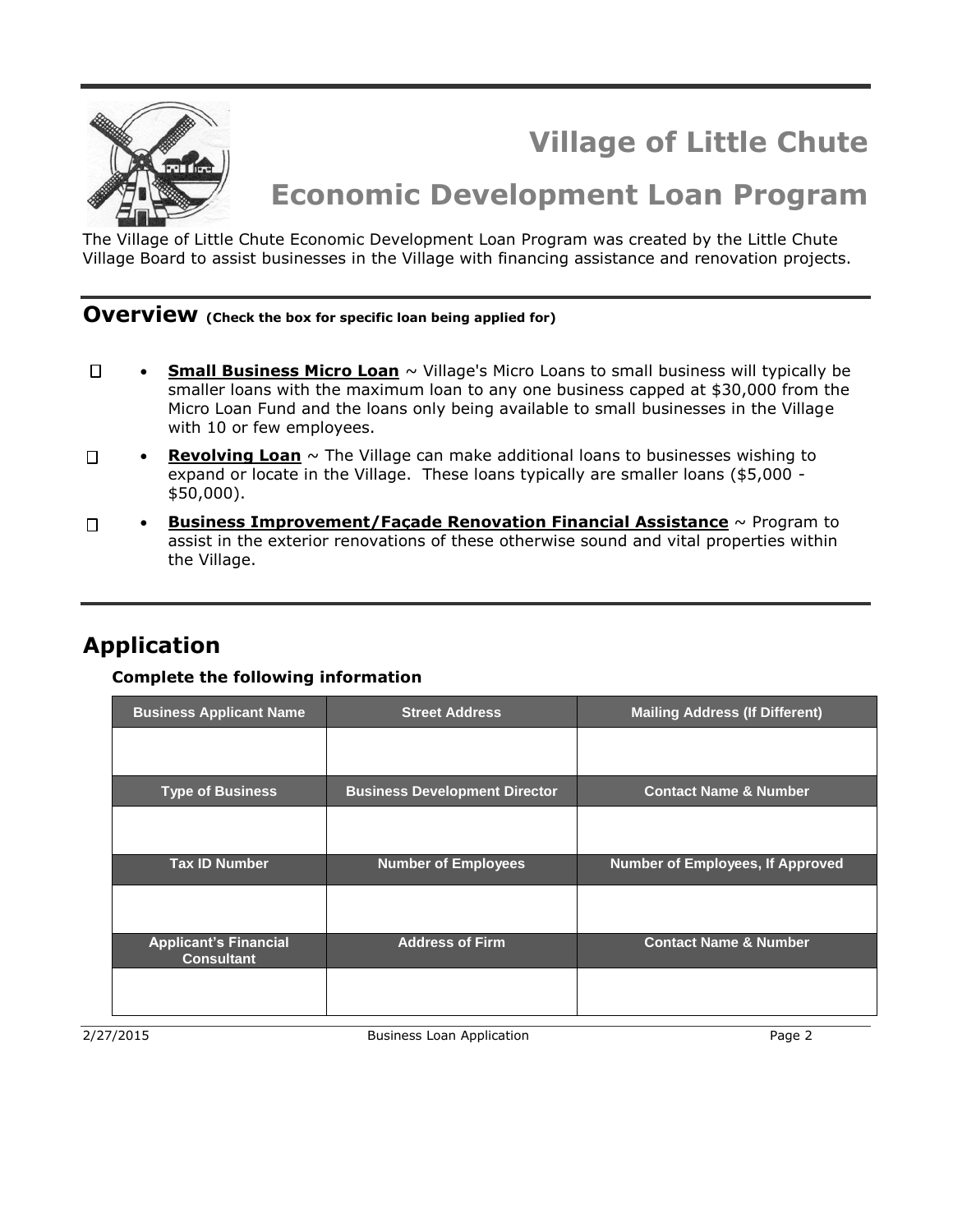**Matching funds of at least one dollar of private funds for each dollar of Community funds must be obtained and there must be one job created for every \$20,000 of Community Funds under the Revolving Loan Program. These requirements do not apply under the Micro Loan Program.**

Please complete the following chart:

| Uses of Funds** | Sources of Funds* |  | <b>Total</b> |  |
|-----------------|-------------------|--|--------------|--|
| 1.              |                   |  |              |  |
| 2.              |                   |  |              |  |
| 3.              |                   |  |              |  |
| 4.              |                   |  |              |  |
| <b>Total</b>    |                   |  |              |  |

 \*i.e. Bank, owners equity, Village Revolving Loan, Village Small Business Micro Loan, etc. \*\* i.e. Equipment, real estate, working capital

#### **Term of loan requested:**

(Not to exceed 7 years working capital, 10 years equipment, 12 years real estate.)

| <b>COLLATERAL</b>          | <b>Estimated Market Value</b> | <b>Estimated Loan Balance</b> |
|----------------------------|-------------------------------|-------------------------------|
| Land and Buildings         | \$                            | \$                            |
|                            |                               |                               |
| Machinery & Equipment      | \$                            | \$                            |
|                            |                               |                               |
| <b>Accounts Receivable</b> | \$                            | \$                            |
|                            |                               |                               |
| Other                      |                               | \$                            |
| <b>TOTAL</b>               | \$                            | \$                            |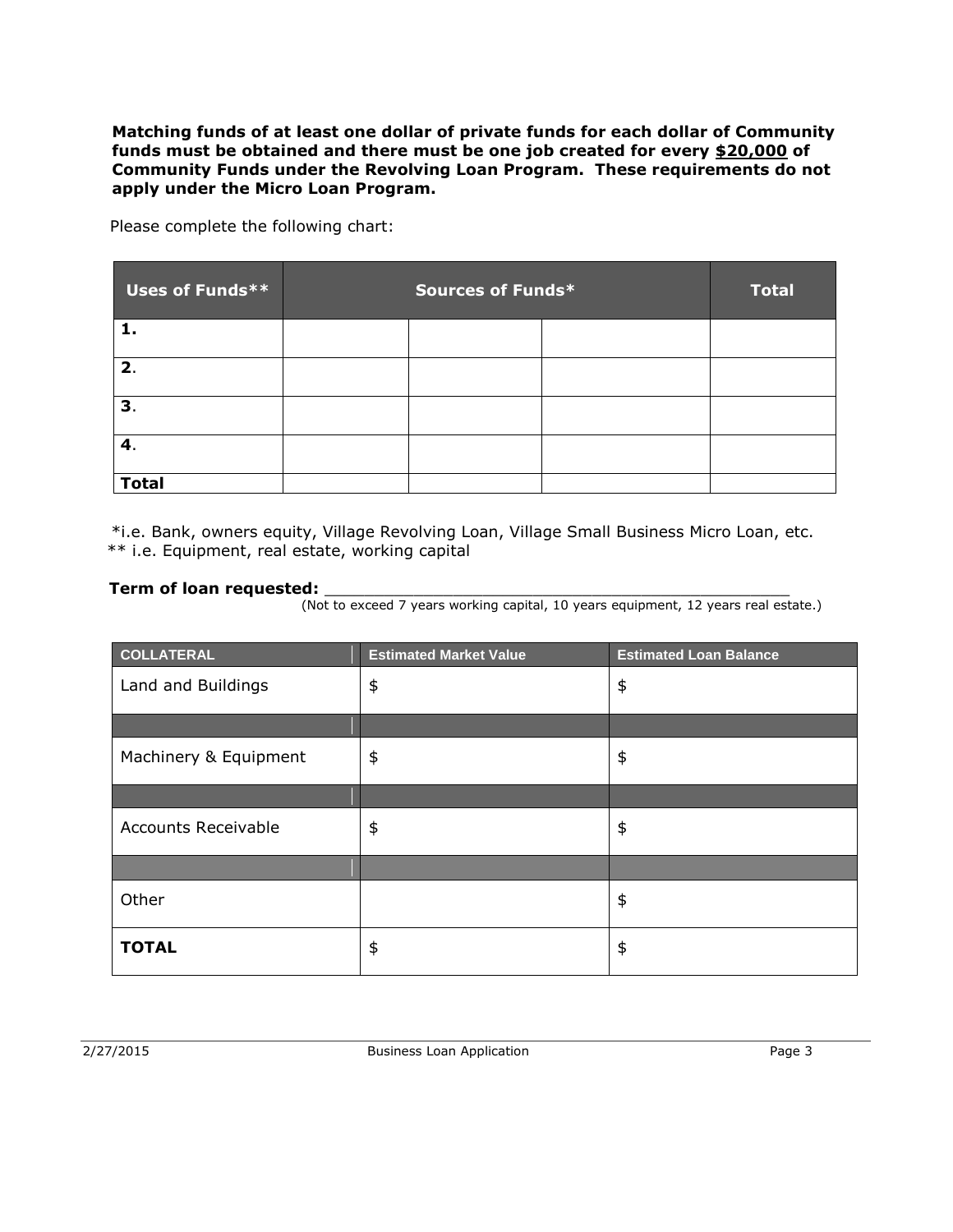## **INDEBTEDNESS:**

| <b>To Whom</b><br><b>Payable</b> | <b>Present</b><br><b>Balance</b> | <b>Interest</b><br>Rate | <b>Maturity</b><br><b>Date</b> | <b>Payment</b><br><b>Amount</b> | <b>Security</b> |
|----------------------------------|----------------------------------|-------------------------|--------------------------------|---------------------------------|-----------------|
|                                  |                                  |                         |                                |                                 |                 |
|                                  |                                  |                         |                                |                                 |                 |
|                                  |                                  |                         |                                |                                 |                 |
|                                  |                                  |                         |                                |                                 |                 |

*Amounts should correspond with most recent interim financial statement.*

### **MANAGEMENT:**

(Proprietor, partners, officers, directors and all holders of outstanding stock)

| <b>Name</b> | <b>Title</b> | <b>SSN</b> | <b>Home Address</b> | % Owned |
|-------------|--------------|------------|---------------------|---------|
|             |              |            |                     |         |
|             |              |            |                     |         |
|             |              |            |                     |         |
|             |              |            |                     |         |
|             |              |            |                     |         |
|             |              |            |                     |         |
|             |              |            |                     |         |
|             |              |            |                     |         |
|             |              |            |                     |         |
|             |              |            |                     |         |
|             |              |            |                     |         |
|             |              |            |                     |         |

- 1. Have you or any officers of your company ever been involved in bankruptcy or insolvency proceedings? Yes\_\_\_\_\_ No\_\_\_\_\_\_ If yes, please provide the details as a separate exhibit.
- 2. Are you or your business involved in any pending lawsuits? Yes\_

No\_\_\_\_\_\_\_\_ If yes, please provide the details as a separate exhibit.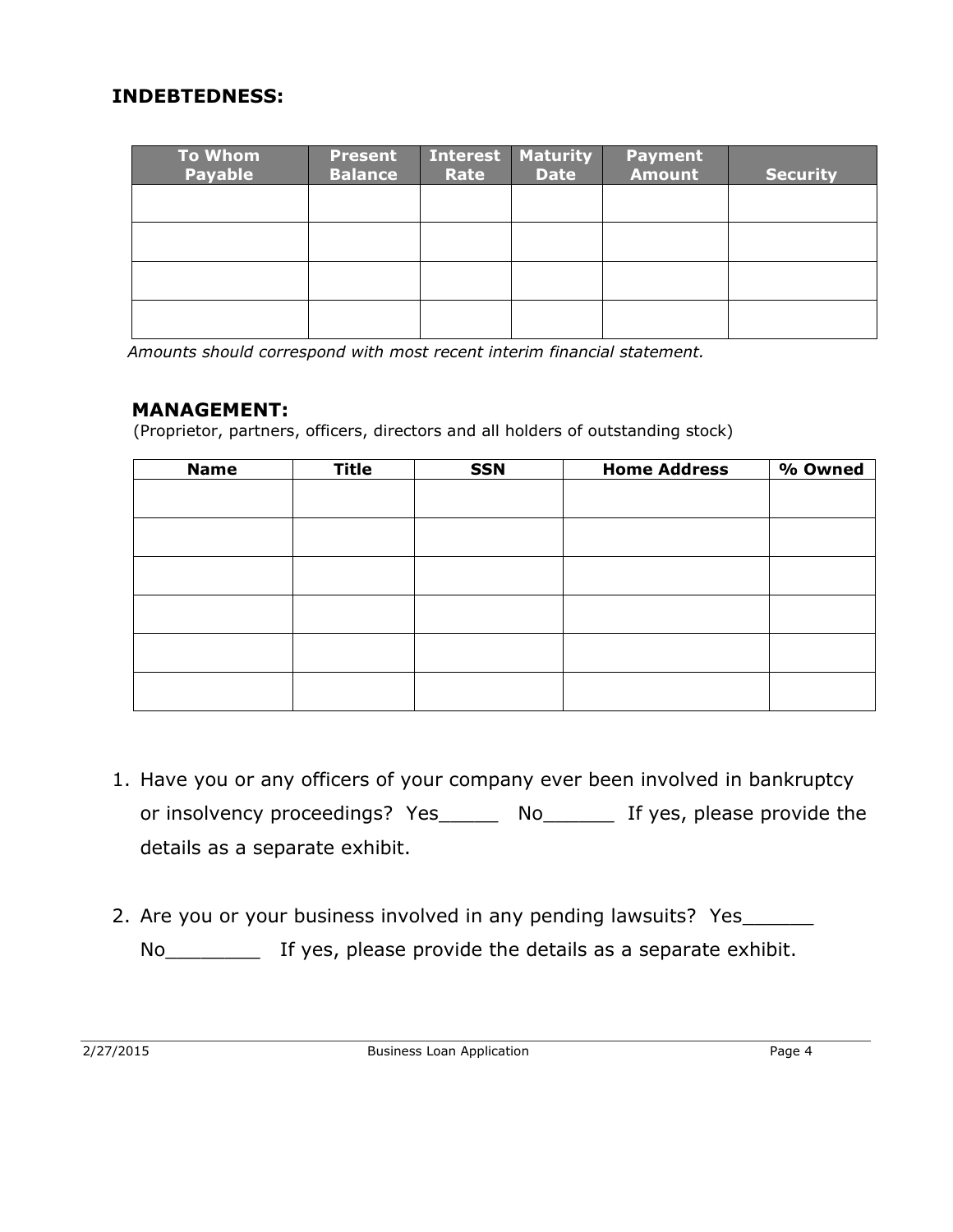- 3. Do you, your spouse or any member of your household, or anyone who owns, manages, or directs your business or their spouses or members of their household work for the Village of Little Chute or hold an official position within the Village of Little Chute? Yes Mo The Yes, please provide the name and address of the person and what department they are employed in or what position is held. Name:\_\_\_\_\_\_\_\_\_\_\_\_\_\_\_\_\_\_\_\_\_\_\_\_ Department/Position:\_\_\_\_\_\_\_\_\_\_\_\_\_\_  $Address:$
- 4. Does your business, its owners or majority stockholders own or have a controlling interest in other businesses? Yes No The Yes, please provide their names and relationship with your company along with a current balance sheet and operating statement for each as a separate exhibit.

| Name:             | Relationship to Applicant: |
|-------------------|----------------------------|
| Name of Business: |                            |

- 5. Do you buy from, sell to, or use the services of any concern in which someone in your company has a significant financial interest? Yes No If yes, please provide details in a separate exhibit.
- 6. Are any of the individuals listed under "Management" on parole or probation? Yes\_\_\_\_\_\_\_ No\_\_\_\_\_\_\_ If yes, please provide details as a separate exhibit.
- 7. Have any of the individuals listed under "Management" been convicted of a crime? Yes\_\_\_\_\_\_\_ No\_\_\_\_\_\_ If yes, please provide details as a separate exhibit.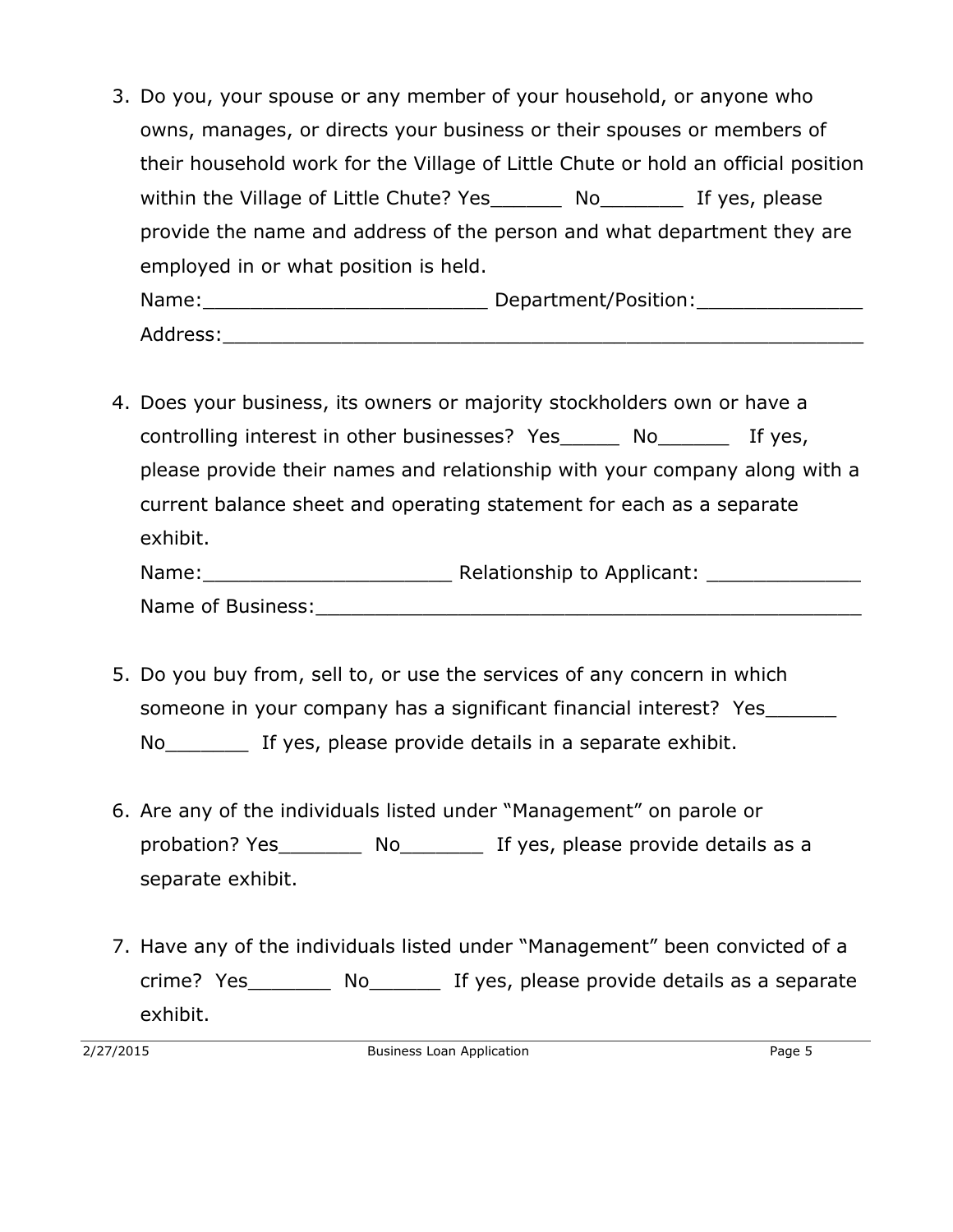#### **THE FOLLOWING EXHIBITS MUST BE COMPLETED WHERE APPLICABLE. ALL QUESTIONS ANSWERED ARE MADE PART OF THE APPLICATION.**

#### **ALL MATERIALS REQUESTED MUST BE SENT WITH THE APPLICATION. THE FOLLOWING SPECIFIC INFORMATION SHOULD BE INCLUDED AS PART OF YOUR APPLICATION.**

- 1. Balance Sheet and Profit and Loss Statements for the last three fiscal years.
- 2. Balance Sheet and Profit and Loss Statement for an interim period less than ninety (90) days from the date of application.
- 3. Aging of Accounts Receivable and Payable corresponding with the latest available statement.
- 4. Earnings projections for three (3) years from date of application. Assumptions must be included.
- 5. Business plans and financing proposal. This should include company history, a discussion of your industry, sales and marketing plans, discussion of competition, need for financing, and other matters relevant to your application.
- 6. Resumes for all individuals listed under "Management."
- 7. If you are buying equipment with loan proceeds, attach a list of the equipment to be purchased.
- 8. If you are using loan proceeds for new construction, please attach plans and specifications along with a proposed construction contract.
- 9. Commitments for all private financing. The commitments should contain no contingencies other than receipt of Revolving Loan fund monies.
- 10. Environmental Review List.
- 11. Lending Institution's Credit Analysis.
- 12. Cash Flow analysis on a monthly basis for the first  $(1<sup>st</sup>)$  year of operation.
- 13. Personal Balance Sheet.
- 14. Explanation why Village involvement is requested.
- 15. Marketing analysis.
- 16. Projected officer(s) salaries.
- 17. Industry Average Ratios.